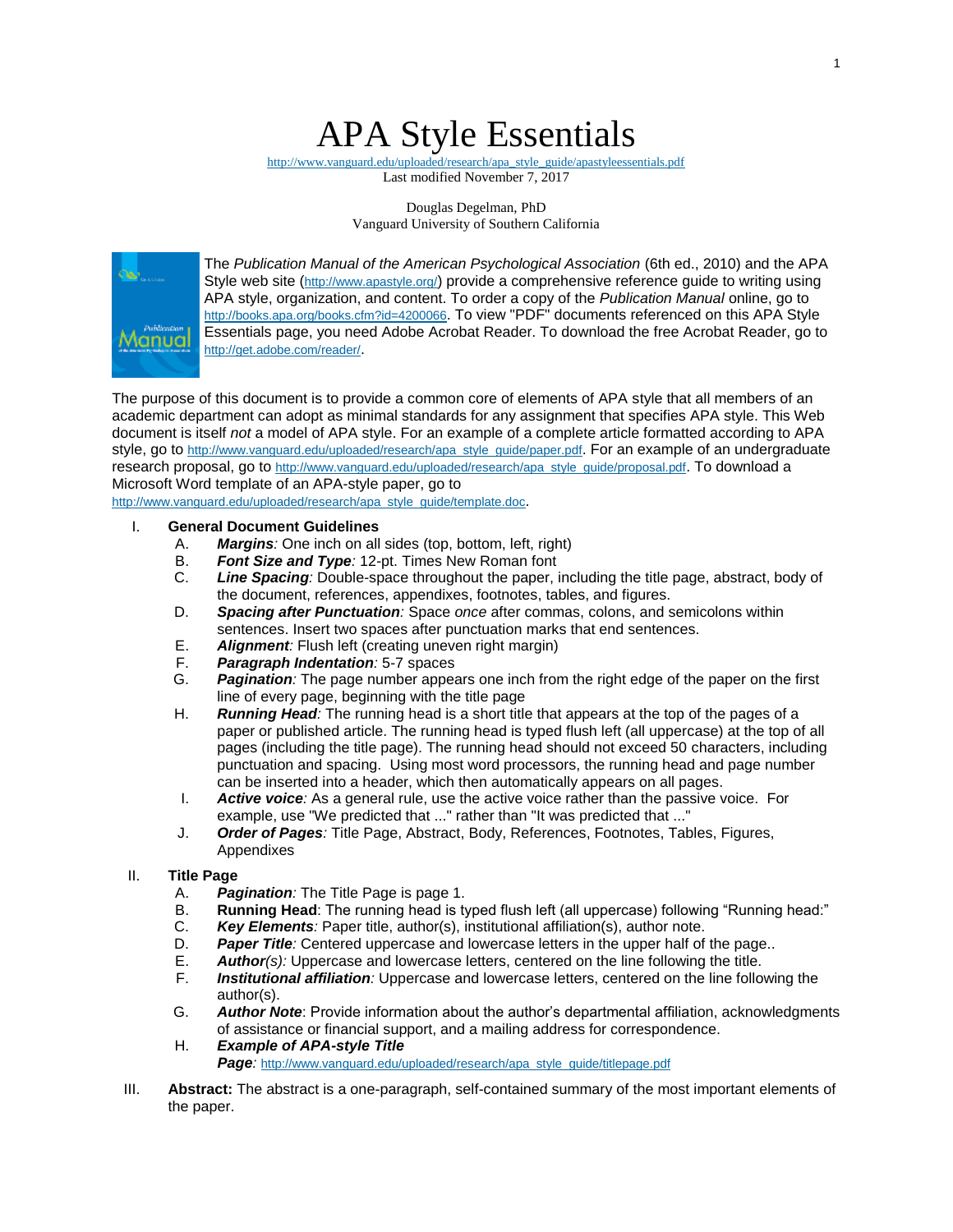- A. *Pagination:* The abstract begins on a new page (page 2).
- Heading: "Abstract" (centered on the first line below the running head)
- C. *Format:* The abstract (in block format) begins on the line following the Abstract heading. The abstract word limit is set by individual journals. Typically, the word limit is between 150 and 250 words. All numbers in the abstract (except those beginning a sentence) should be typed as digits rather than words.
- D. *Example of APA-style Abstract:* [http://www.vanguard.edu/uploaded/research/apa\\_style\\_guide/abstract.pdf](http://www.vanguard.edu/uploaded/research/apa_style_guide/abstract.pdf)

## IV. **Body**

- A. *Pagination:* The body of the paper begins on a new page (page 3). Subsections of the body of the paper do *not* begin on new pages.
- B. *Title:* The title of the paper (in uppercase and lowercase letters) is centered on the first line below the running head on the first page of the introduction (page 3).
- C. *Introduction:* The introduction (which is not labeled) begins on the line following the paper title.
- D. *Headings:* [Five levels of headings](http://blog.apastyle.org/apastyle/2009/07/five-essential-tips-for-apa-style-headings.html) are available to be used to organize the paper and reflect the relative importance of sections. For example, many empirical research articles utilize two levels of headings: Main headings (such as **Method**, **Results**, **Discussion**, **References**) would use Level 1 (centered, boldface, uppercase and lowercase letters), and subheadings (such as **Participants**, **Apparatus**, and **Procedure** as subsections of the Method section) would use Level 2 (flush left, boldface, uppercase and lowercase letters).
- E. *Example of APA-style Headings:* [http://www.vanguard.edu/uploaded/research/apa\\_style\\_guide/headings.pdf](http://www.vanguard.edu/uploaded/research/apa_style_guide/headings.pdf)
- V. **Text citations:** Source material must be documented in the body of the paper by citing the author(s) and date(s) of the sources. The underlying principle is that ideas and words of others must be formally acknowledged. The reader can obtain the full source citation from the list of references that follows the body of the paper.
	- A. When the names of the authors of a source are part of the formal structure of the sentence, the year of publication appears in parentheses following the identification of the authors. Consider the following example:

Wirth and Mitchell (1994) found that although there was a reduction in insulin dosage over a period of two weeks in the treatment condition compared to the control condition, the difference was not statistically significant. [**Note:** *and* is used when multiple authors are identified as part of the formal structure of the sentence. Compare this to the example in the following section.]

B. When the authors of a source are *not* part of the formal structure of the sentence, both the authors and year of publication appear in parentheses. Consider the following example:

Reviews of research on religion and health have concluded that at least some types of religious behaviors are related to higher levels of physical and mental health (Gartner, Larson, & Allen, 1991; Koenig, 1990; Levin & Vanderpool, 1991; Maton & Pargament, 1987; Paloma & Pendleton, 1991; Payne, Bergin, Bielema, & Jenkins, 1991). [**Note:** *&* is used when multiple authors are identified in parenthetical material. Note also that when several sources are cited parenthetically, they are ordered alphabetically by first authors' surnames and separated by semicolons.]

- C. When a source that has two authors is cited, both authors are included every time the source is cited.
- D. When a source that has three, four, or five authors is cited, all authors are included the first time the source is cited. When that source is cited again, the first author's surname and "et al." are used. Consider the following example:

Reviews of research on religion and health have concluded that at least some types of religious behaviors are related to higher levels of physical and mental health (Payne, Bergin, Bielema, & Jenkins, 1991).

Payne et al. (1991) showed that ...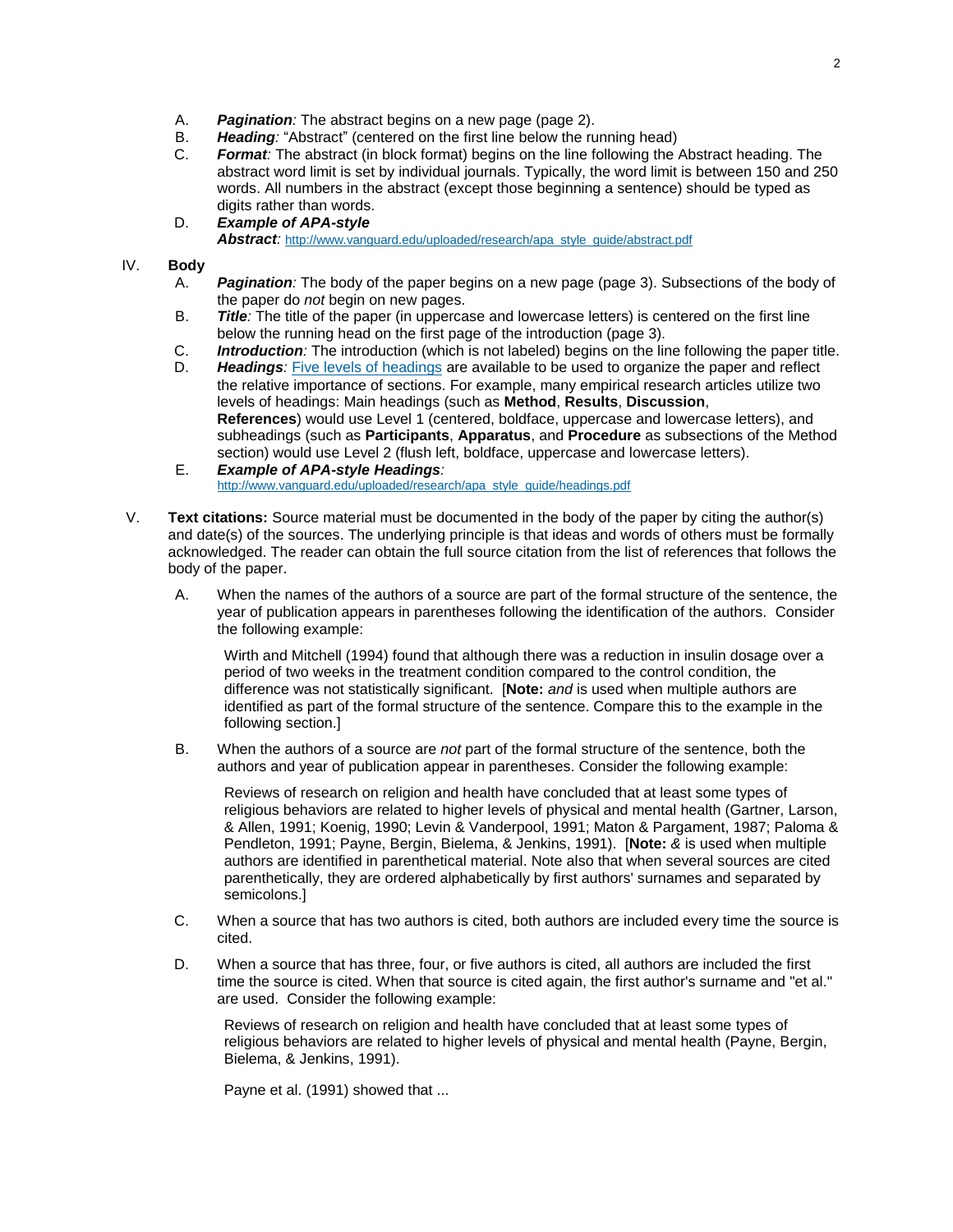- E. When a source that has six or more authors is cited, the first author's surname and "et al." are used every time the source is cited (including the first time).
- F. Every effort should be made to cite only sources that you have actually read. When it is necessary to cite a source that you have not read ("Grayson" in the following example) that is cited in a source that you have read ("Murzynski & Degelman" in the following example), use the following format for the text citation and list only the source you have read in the References list:

Grayson (as cited in Murzynski & Degelman, 1996) identified four components of body language that were related to judgments of vulnerability.

- G. To cite a personal communication (including letters, emails, and telephone interviews), include initials, surname, and as exact a date as possible. Because a personal communication is not "recoverable" information, it is not included in the References section. For the text citation, use the following format:
	- B. F. Skinner (personal communication, February 12, 1978) claimed ...
- H. To cite a Web document, use the author-date format. If no author is identified, use the first few words of the title in place of the author. If no date is provided, use "n.d." in place of the date. Consider the following examples:

Degelman (2009) summarizes guidelines for the use of APA writing style.

Changes in Americans' views of gender status differences have been documented ("Gender and Society," n.d.).

I. To cite an entire website, give the address of the site in the text. Example:

Eric Chudler's excellent Neuroscience for Kids (<http://faculty.washington.edu/chudler/neurok.html>) is definitely not only for kids! [**Note:** No entry in the References list is needed for the website.]

J. To cite the Bible, provide the book, chapter, and verse. The first time the Bible is cited in the text, identify the version used. Consider the following example:

"You are forgiving and good, O Lord, abounding in love to all who call to you" (Psalm 86:5, New International Version). [**Note:** No entry in the References list is needed for the Bible.]

- VI. **Quotations:** When a direct quotation is used, always include the author, year, and page number as part of the citation.
	- A. A quotation of fewer than 40 words should be enclosed in double quotation marks and should be incorporated into the formal structure of the sentence. Example:

Patients receiving prayer had "less congestive heart failure, required less diuretic and antibiotic therapy, had fewer episodes of pneumonia, had fewer cardiac arrests, and were less frequently intubated and ventilated" (Byrd, 1988, p. 829).

- B. A lengthier quotation of 40 or more words should appear (without quotation marks) apart from the surrounding text, in block format, with each line indented five spaces from the left margin.
- VII. **References:** All sources included in the References section must be cited in the body of the paper (and all sources cited in the paper must be included in the References section).
	- A. *Pagination:* The References section begins on a new page.
	- B. *Heading:* "References" (centered on the first line below the running head)
	- C. *Format:* The references (with hanging indent) begin on the line following the References heading. Entries are organized alphabetically by surnames of first authors. Most reference entries have the following components:
		- 1. Authors: Authors are listed in the same order as specified in the source, using surnames and initials. Commas separate all authors. When there are eight or more authors, list the first six authors followed by three ellipses (…) and then the final author. If no author is identified, the title of the document begins the reference.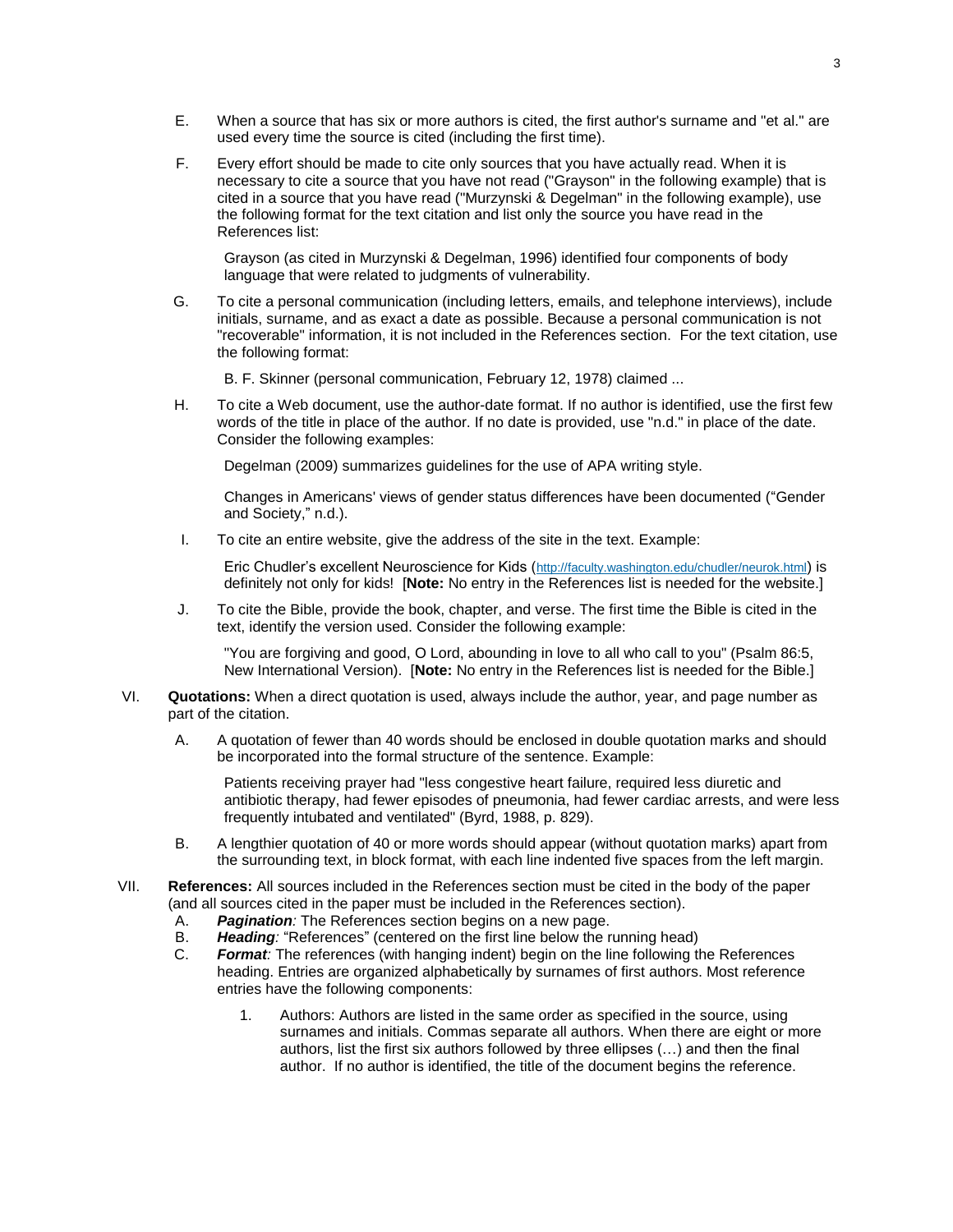- 2. Year of Publication: In parentheses following authors, with a period following the closing parenthesis. If no publication date is identified, use "n.d." in parentheses following the authors.
- 3. Source Reference: Includes title, journal, volume, pages (for journal article) or title, city of publication, publisher (for book). Italicize titles of books, titles of periodicals, and periodical volume numbers.
- 4. Electronic Retrieval Information: Electronic retrieval information may include digital object identifiers (DOIs) or uniform resource locators (URLs). DOIs are unique alphanumeric identifiers that lead users to digital source material. To learn whether an article has been assigned a DOI, go to <http://www.crossref.org/guestquery/>.
- D. *Example of APA-style References:* Go to [http://www.vanguard.edu/uploaded/research/apa\\_style\\_guide/references.pdf](http://www.vanguard.edu/uploaded/research/apa_style_guide/references.pdf)

#### E. *Examples of sources*

## 1. **Journal article with DOI**

Murzynski, J., & Degelman, D. (1996). Body language of women and judgments of vulnerability to sexual assault. *Journal of Applied Social Psychology, 26,* 1617- 1626. doi:10.1111/j.1559-1816.1996.tb00088.x

### 2. **Journal article without DOI, print version**

Koenig, H. G. (1990). Research on religion and mental health in later life: A review and commentary. *Journal of Geriatric Psychiatry, 23,* 23-53.

3. **Journal article without DOI, retrieved online** [**Note:** For articles retrieved from databases, include the URL of the journal home page. Database information is not needed. Do not include the date of retrieval.]

Aldridge, D. (1991). Spirituality, healing and medicine. *British Journal of General Practice, 41,* 425-427. Retrieved from http://www.rcgp.org.uk/publications/bjgp.aspx

#### 4. **Book**

Paloutzian, R. F. (1996). *Invitation to the psychology of religion* (2nd ed.). Boston, MA: Allyn and Bacon.

# 5. **Informally published Web document**

Degelman, D. (2009). *APA style essentials.* Retrieved from [http://www.vanguard.edu/uploaded/research/apa\\_style\\_guide/apastyleessentials.pdf](http://www.vanguard.edu/uploaded/research/apa_style_guide/apastyleessentials.pdf)

#### 6. **Informally published Web document (no date)**

Nielsen, M. E. (n.d.). *Notable people in psychology of religion.* Retrieved from <http://www.psywww.com/psyrelig/psyrelpr.htm>

# 7. **Informally published Web document (no author, no date)**

*Gender and society*. (n.d.). Retrieved from http://www.trinity.edu/~mkearl/gender.html

#### 8. **Abstract from secondary database**

Garrity, K., & Degelman, D. (1990). Effect of server introduction on restaurant tipping. *Journal of Applied Social Psychology, 20,* 168-172. Abstract retrieved from PsycINFO database.

# 9. **Article or chapter in an edited book**

Shea, J. D. (1992). Religion and sexual adjustment. In J. F. Schumaker (Ed.), *Religion and mental health* (pp. 70-84). New York, NY: Oxford University Press.

# 10. **Diagnostic and Statistical Manual of Mental Disorders**

American Psychiatric Association. (2013). *Diagnostic and statistical manual of mental disorders* (5th ed.). Arlington, VA: American Psychiatric Publishing.